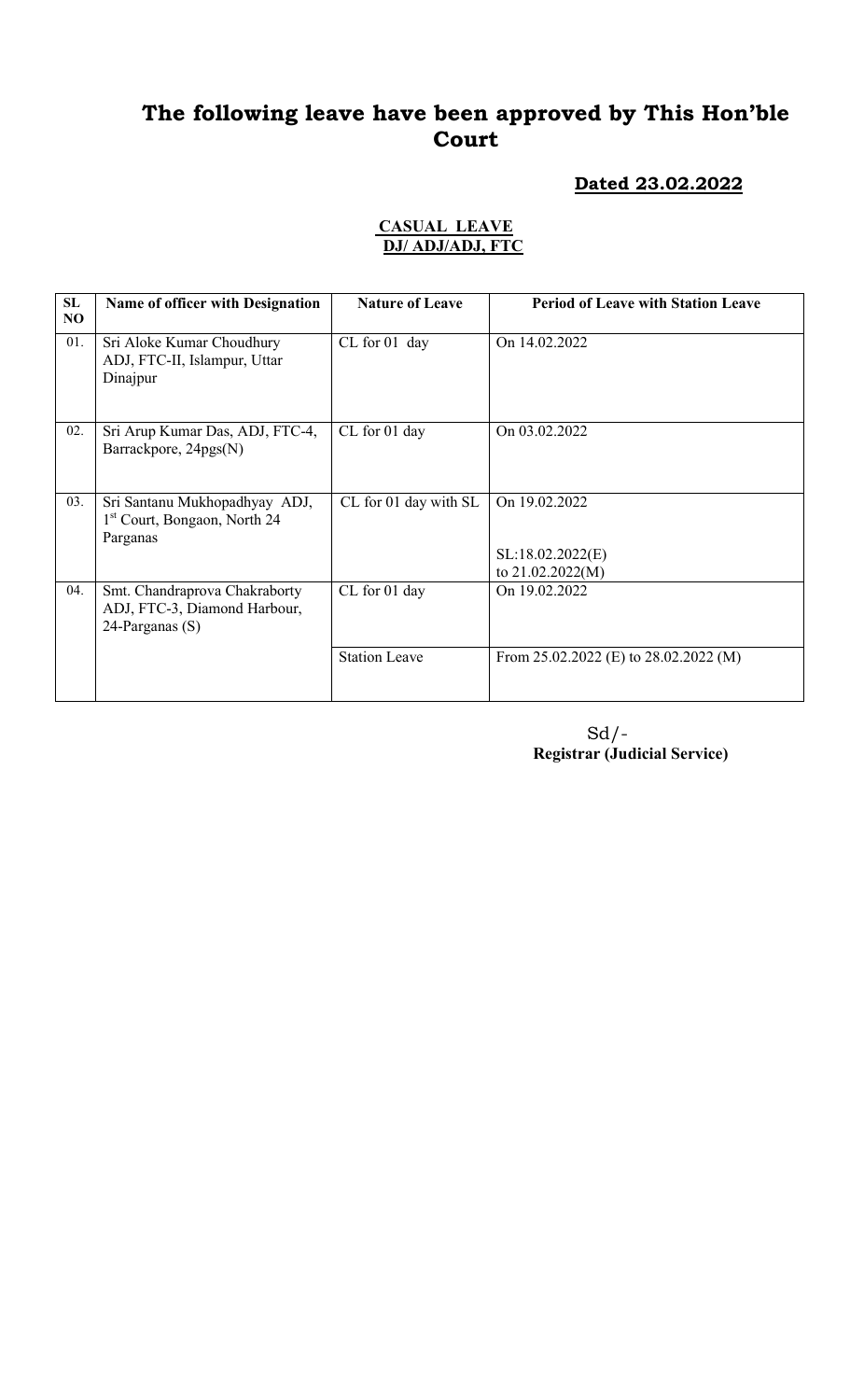## Dated 23.02.2022

#### CASUAL LEAVE DJ/ ADJ/ADJ, FTC

| SL<br>NO | Name of officer with Designation                                              | <b>Nature of Leave</b> | <b>Period of Leave with Station Leave</b>             |
|----------|-------------------------------------------------------------------------------|------------------------|-------------------------------------------------------|
| 01.      | Sri Bhawani Shanker Sharma<br>ADJ, 3 <sup>rd</sup> Court, Barasat, 24 Pgs (N) | CL for 03 days with SL | From 21.03.2022 to 23.03.2022                         |
|          |                                                                               |                        | $SL: 17.03.2022$ (E) to 24.03.2022 (E)                |
| 02.      | Sri Bimal Kanti Bera, ADJ, 1st<br>Court, Durgapur, Paschim<br>Bardhaman       | <b>Station Leave</b>   | From 25.02.2022 (E) to 28.02.2022<br>(M)              |
| 03.      | Sri Bibhuti Narayan Singh, ADJ,<br>FTC II, Jalpaiguri                         | Station Leave          | From 28.02.2022 (E) to 03.03.2022<br>(M)              |
| 04.      | Sri Madan Mohan Mishra, ADJ,<br>FTC-I, Jangipur, Murshidabad                  | CL for 01 day with SL  | On 28.02.2022<br>SL: 25.02.2022 (E) to 02.03.2022 (M) |
| 05.      | Sri Raja Ray<br>ADJ, 2 <sup>nd</sup> Court, Darjeeling                        | <b>Station Leave</b>   | From 25.02.2022 (E) to 28.02.2022<br>(M)              |
| 06.      | Sri Sunirmal Datta<br>DJ, Paschim Bardhaman                                   | <b>Station Leave</b>   | From 11.03.2022 (E) to 14.03.2022<br>(M)              |
| 07.      | Sri Somesh Prasad Sinha<br>ADJ, 1 <sup>st</sup> Court, Arambagh, Hooghly      | CL for 02 day with SL  | On 28.02.2022 & 02.03.2022                            |
|          |                                                                               |                        | SL: 25.02.2022 (E) to 03.03.2022 (M)                  |
| 08.      | Sri Sudipta Bhattacharjee<br>ADJ, Rampurhat, Birbhum                          | <b>Station Leave</b>   | From 25.02.2022 (E) to 28.02.2022<br>(M)              |
| 09.      | Smt. Soma Majumder<br>ADJ, Kandi, Murshidabad                                 | CL for 01 day with SL  | On 28.02.2022                                         |
|          |                                                                               |                        | SL: $25.02.2022$ (E) to $02.03.2022$ (M)              |
| 10.      | Sri Saugata Roy Chowdhury<br>ADJ, 3 <sup>rd</sup> Court, Howrah               | CL for 01 day          | On 23.02.2022                                         |
| 11.      | Mr. Salim Ahamed Ansari,<br>ADJ, 1 <sup>st</sup> FTC, Lalbagh, Murshidabad    | <b>Station Leave</b>   | From 25.02.2022 (E) to 27.02.2022 (E)                 |
| 12.      | Sri Sovan Kumar Mukhopadhyay<br>DJ, Purba Bardhaman                           | <b>Station Leave</b>   | From 25.02.2022 (E) to 28.02.2022<br>(M)              |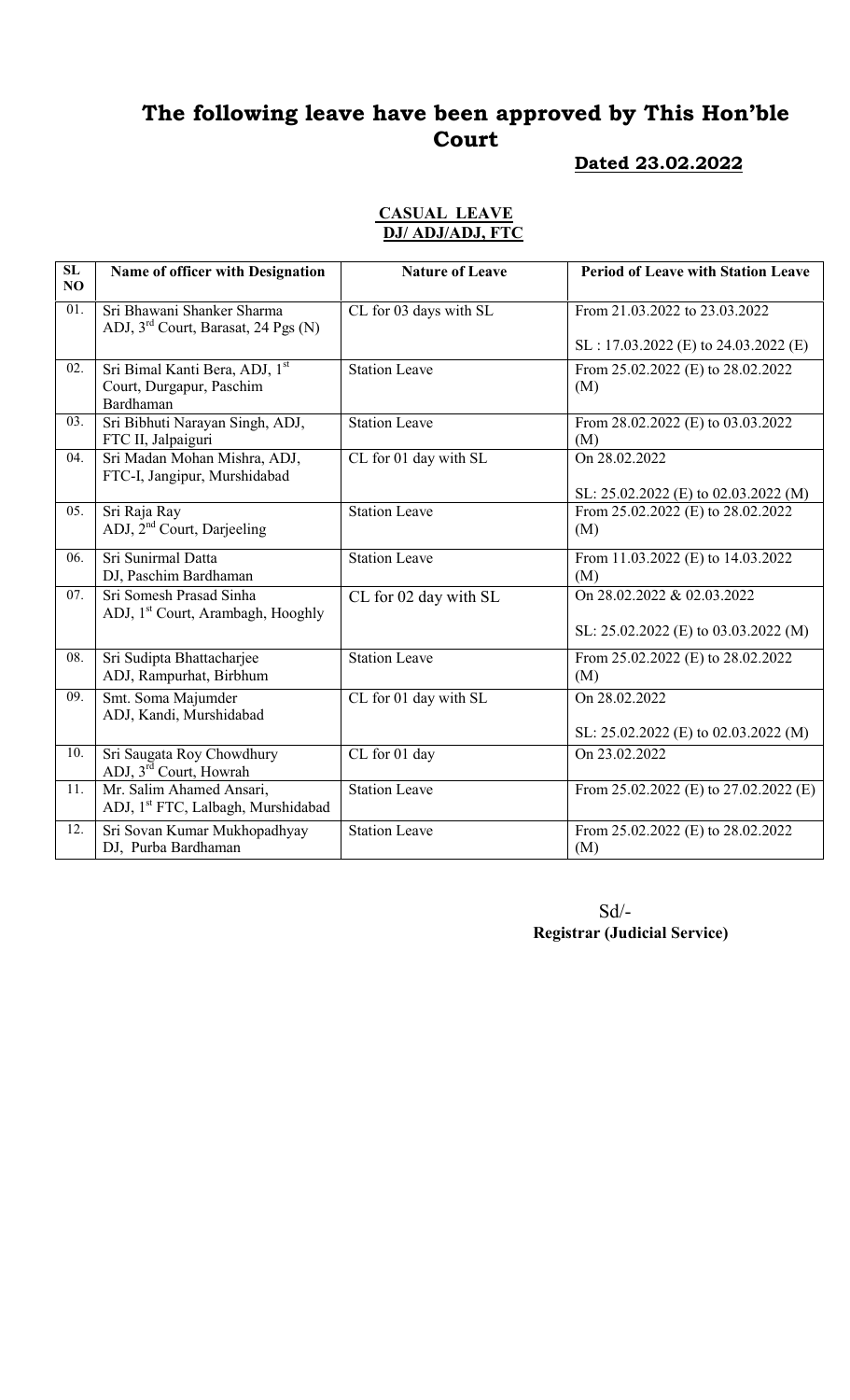#### Dated 24.02.2022

| SL<br>NO.         | Name of officer with<br><b>Designation</b>                                           | <b>Nature of Leave</b> | <b>Period of Leave with Station Leave</b>                 |
|-------------------|--------------------------------------------------------------------------------------|------------------------|-----------------------------------------------------------|
| 01.               | Sri Anjan Kumar Sengupta<br>ADJ, 2 <sup>nd</sup> Court, Jangipur,<br>Murshidabad     | CL for 01 day with SL  | On 28.02.2022<br>SL: $25.02.2022$ (E) to $01.03.2022$ (N) |
| $\overline{02}$ . | Sri Bishnu Baran Mondal,<br>ADJ, 1 <sup>st</sup> Court, Islampur, Uttar<br>Dinajpur  | CL for 01 day with SL  | On 28.02.2022<br>SL: $25.02.2022$ (E) to 02.03.2022 (M)   |
| 03.               | Sri Hemanta Sinha<br>ADJ, Dinhata, Cooch Behar                                       | <b>Station Leave</b>   | From $25.02.2022$ (E) to $28.02.2022$ (M)                 |
| 04.               | Sri Jyotirmoy Chandra, ADJ,<br>5 <sup>th</sup> Court, PurbaBardhaman                 | <b>Station Leave</b>   | From 26.02.2022 (E) to 28.02.2022 (M)                     |
| 05.               | Sri Lilamoy Mondal<br>ADJ, 2 <sup>nd</sup> Court, Islampur,<br><b>Uttar Dinajpur</b> | CL for 01 day with SL  | On 28.02.2022<br>SL: $25.02.2022$ (E) to 02.03.2022 (M)   |
| 06.               | Sri Paresh Chandra Karmakar<br>ADJ, 2nd Court, Bongaon,<br>24pgs(N)                  | CL for 01 day with SL  | On 03.03.2022<br>SL: $02.03.2022$ (E) to $04.03.2022$ (M) |
| 07.               | Smt. Sutapa Saha, ADJ,<br>Ranaghat, Nadia                                            | <b>Station Leave</b>   | From 25.02.2022 (E) to 28.02.2022 (M)                     |
| 08.               | Santanu Jha,<br>DJ, Bankura                                                          | <b>Station Leave</b>   | From $25.02.2022$ (E) to $27.02.2022$ (E)                 |
| 09.               | Smt. Suparna Ray<br>ADJ, 3 <sup>rd</sup> Court, Tamluk,<br>Purba Medinipur           | <b>Station Leave</b>   | From 25.02.2022 (E) to 28.02.2022 (M)                     |

#### CASUAL LEAVE DJ/ ADJ/ADJ, FTC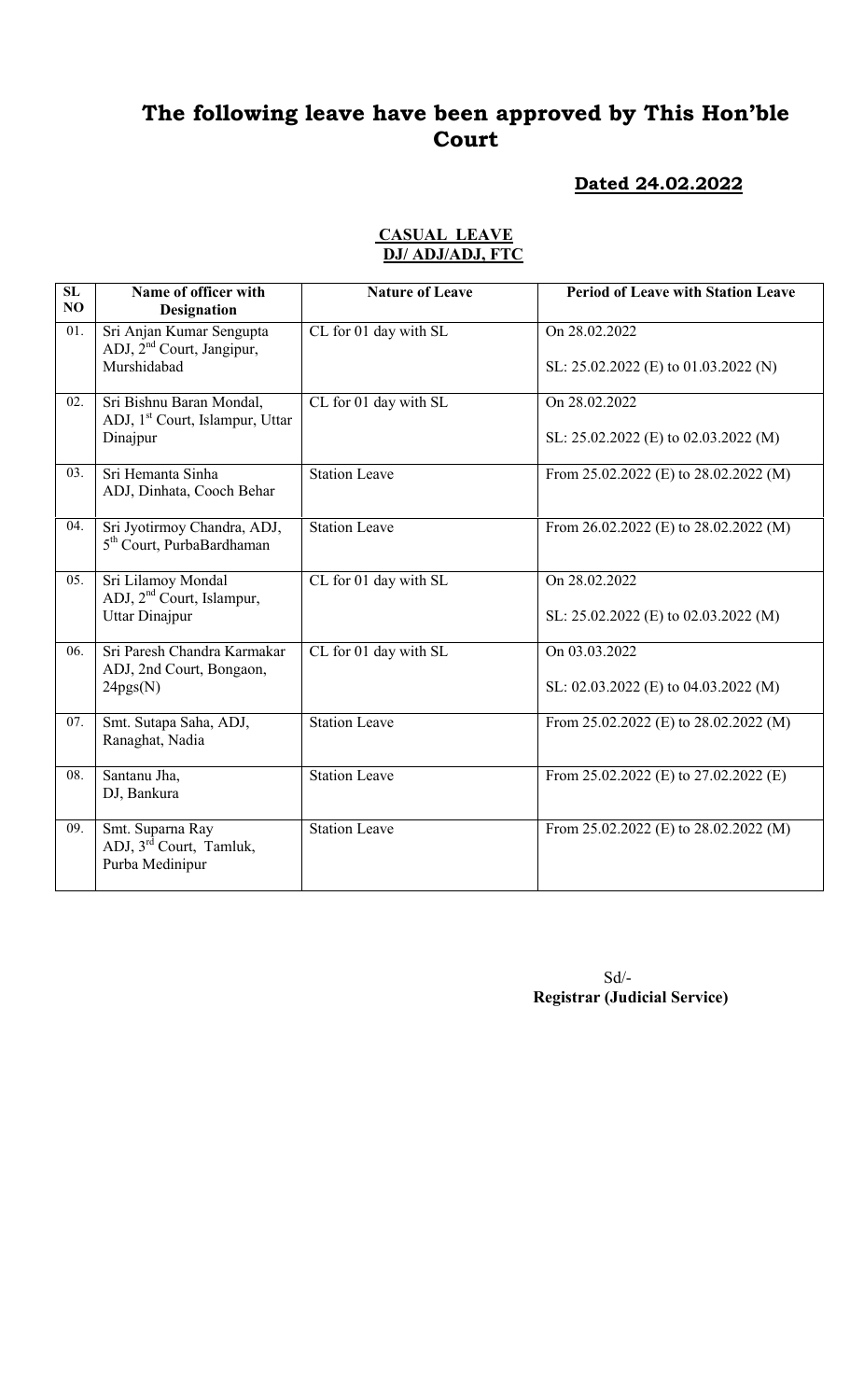Dated 25.02.2022

#### CASUAL LEAVE DJ/ ADJ/ADJ, FTC

| SL<br>NO | <b>Name of officer with Designation</b>                    | <b>Nature of Leave</b> | <b>Period of Leave with Station Leave</b> |
|----------|------------------------------------------------------------|------------------------|-------------------------------------------|
| 01       | Smt. Madhumita Roy-III<br>ADJ, FTC-II, Basirhat, 24 Pgs(N) | CL for 01 day          | On 23.02.2022                             |
| 02.      | Ms. Yogita Gaurisaria<br>ADJ, Nabadwip, Nadia              | CL for 02 days         | On 21.02.2022 & 22.02.2022                |
|          |                                                            | <b>Station Leave</b>   | From $25.02.2022$ (E) to $28.02.2022$ (M) |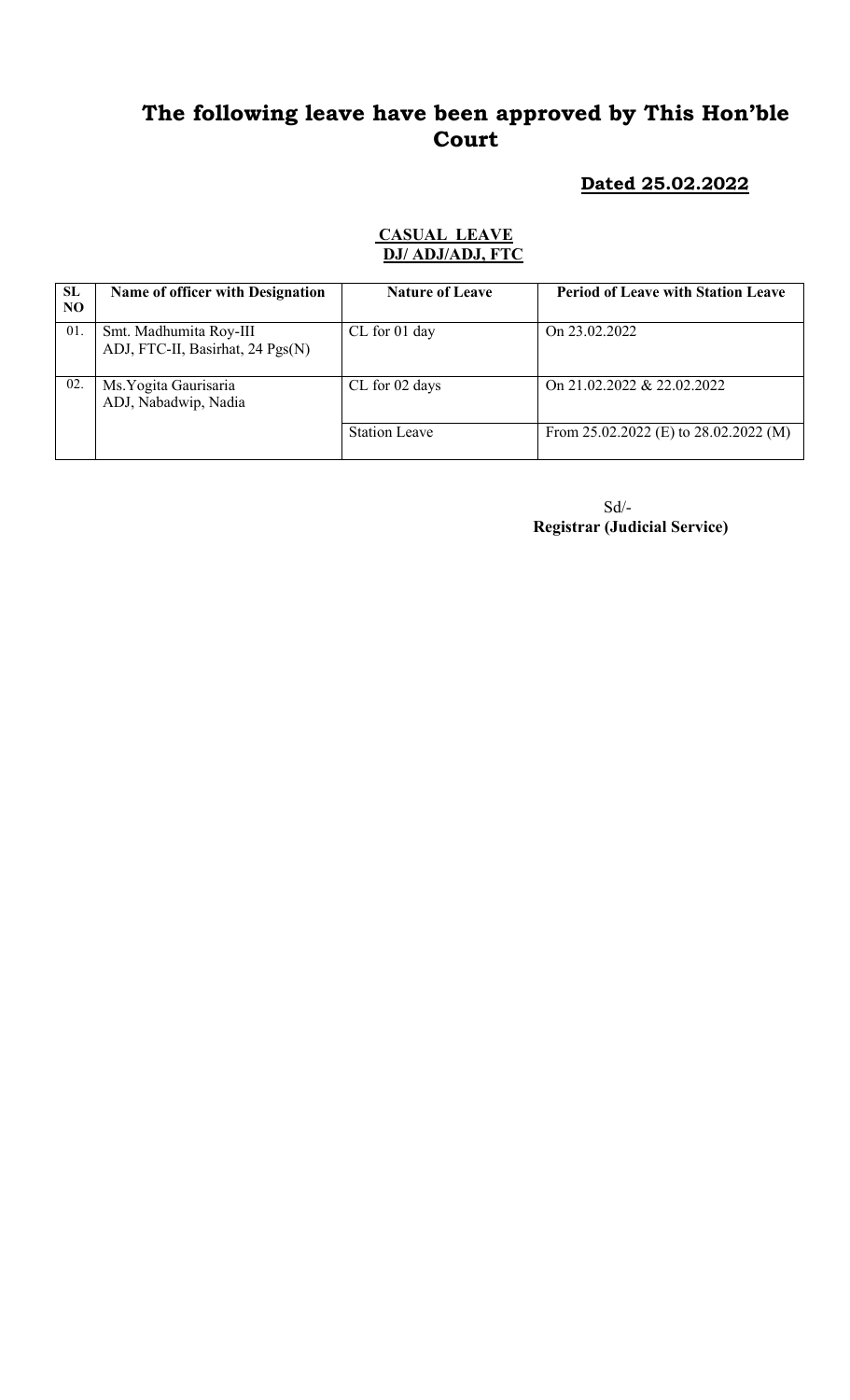#### Dated 25.02.2022

#### CASUAL LEAVE DJ/ ADJ/ADJ, FTC

| $\overline{\text{SL}}$<br>NO | Name of officer with Designation                                     | <b>Nature of Leave</b> | <b>Period of Leave with Station Leave</b> |
|------------------------------|----------------------------------------------------------------------|------------------------|-------------------------------------------|
| 01.                          | Sri Arjun Mukherjee<br>ADJ, FTC-II, Purba Bardhaman                  | CL for 01 day with SL  | On 04.03.2022                             |
|                              |                                                                      |                        | $SL : 04.03.2022$ (E) to 05.03.2022 (M)   |
| 02.                          | Sri Anjan Kumar Sarkar<br>ADJ, Haldia, Purba Medinipur               | <b>Station Leave</b>   | From 25.02.2022 (E) to 27.02.2022 (E)     |
| 03.                          | Sri Arun Singha<br>ADJ, 3 <sup>rd</sup> Court, Malda                 | CL for 02 days with SL | On 07.03.2022 & 08.03.2022                |
|                              |                                                                      |                        | SL: $06.03.2022(M)$ to $08.03.2022(E)$    |
| 04.                          | Sri Debapriya Basu<br>ADJ, 1 <sup>st</sup> Court, Jalpaiguri         | CL for 01 day with SL  | On 28,02,2022                             |
|                              |                                                                      |                        | SL: 27.02.2022 (E) to 02.03.2022 (M)      |
| 05.                          | Sri Jyotirmoy Chandra, ADJ, 5 <sup>th</sup> Court,<br>PurbaBardhaman | CL for 03 days with SL | From 14.03.2022 to 16.03.2022             |
|                              |                                                                      |                        | SL: 11.03.2022 (E) to 17.03.2022 (M)      |
| 06.                          | Smt. Mou Chatterjee<br>ADJ, 1 <sup>st</sup> Court, Malda             | CL for 02 days with SL | On 04.03.2022 & 05.03.2022                |
|                              |                                                                      |                        | SL:03.03.2022(E) to 07.03.2022(M)         |
| 07.                          | Sri Nilanjan De<br>ADJ, FTC-1, Paschim Medinipur                     | CL for 01 day with SL  | On 28.02.2022                             |
|                              |                                                                      |                        | SL: 27.02.2022 (E) to 02.03.2022 (M)      |
| 08.                          | Neyaz Alam<br>Judge, Commercial Court at Rajarhat                    | CL for 01 day with SL  | On 28.02.2022                             |
|                              | 24 Pgs (N)                                                           |                        | SL: 26.02.2022 (M) to 01.03.2022 (E)      |
| 09.                          | Syed Neyazuddin Azad<br>ADJ, 2 <sup>nd</sup> Court, Purba Bardhaman  | CL for 03 days         | From 07.03.2022 to 09.03.2022             |
|                              |                                                                      |                        | SL:05.03.2022(E) to 10.03.2022 (M)        |
| 10.                          | Smt. Smita Gaurisaria, ADJ, 1st Court,<br>Tamluk, Purba Medinipur    | <b>Station Leave</b>   | From $25.02.2022$ (E) to $28.02.2022$ (M) |
| 11.                          | Smt. Tania Ghosh, ADJ, 2 <sup>nd</sup> Court, Paschim<br>Medinipur   | CL for 01 day with SL  | On 28.02.2022                             |
|                              |                                                                      |                        | SL: $25.02.2022$ (E) to $02.03.2022$ (M)  |
| $\overline{12}$ .            | Smt. Dipali Shrivastwa (Sinha)<br>ADJ, FTC, Dubrajpur, Birbhum       | <b>Station Leave</b>   | From 25.02.2022 (E) to 28.02.2022 (M)     |
| 13.                          | Smt. Soma Chakraborti<br>ADJ, FTC-II, Bongaon, 24 Pgs (N)            | CL for 01 day with SL  | On 28.02.2022                             |
|                              |                                                                      |                        | SL: 25.02.2022 (E) to 02.03.2022 (M)      |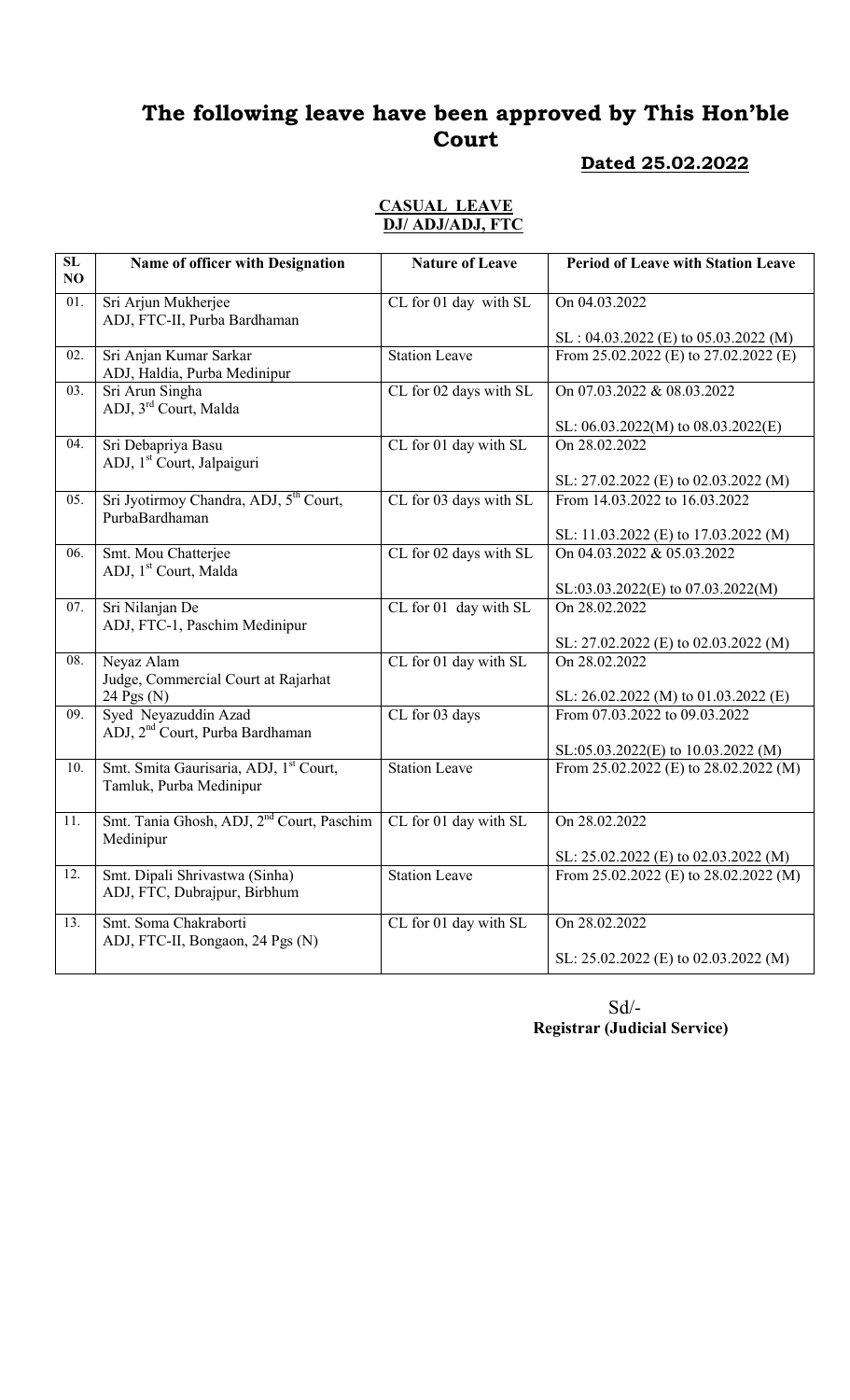### Dated 28.02.2022

| SL<br>N <sub>O</sub> | Name of officer with<br><b>Designation</b>                                   | <b>Nature of Leave</b> | <b>Period of Leave with Station Leave</b> |
|----------------------|------------------------------------------------------------------------------|------------------------|-------------------------------------------|
| 01.                  | Sri Arup Basu<br>DJ, Hooghly                                                 | <b>Station Leave</b>   | From 25.02.2022 (E) to 28.02.2022 (M)     |
| 02.                  | Sri Prashant Chowdhury<br>ADJ, 9 <sup>th</sup> Court, Alipore, 24 pgs<br>(S) | CL for 01 day          | On 23.02.2022                             |
| 03.                  | Sri Plaban Mukherjee<br>ADJ, 1 <sup>st</sup> Court, Jhargram                 | <b>Station Leave</b>   | From $25.02.2022$ (E) to $28.02.2022$ (M) |
| 04.                  | Sri Sarajit Mazumder<br>ADJ, 1 <sup>st</sup> Court, Hooghly                  | <b>Station Leave</b>   | From 27.02.2022 (M) to $28.02.2022$ (M)   |
| 05.                  | Mr. Ataur Rahman<br>ADJ, Bishnupur, Bankura                                  | <b>Station Leave</b>   | From $25.02.2022$ (E) to $28.02.2022$ (M) |
| 06.                  | Smt.Rai Chattopadhyay<br>$DJ$ , 24 $pgs(N)$ at Barasat                       | CL for 01 day          | On 21.02.2022                             |

#### CASUAL LEAVE DJ/ ADJ/ADJ, FTC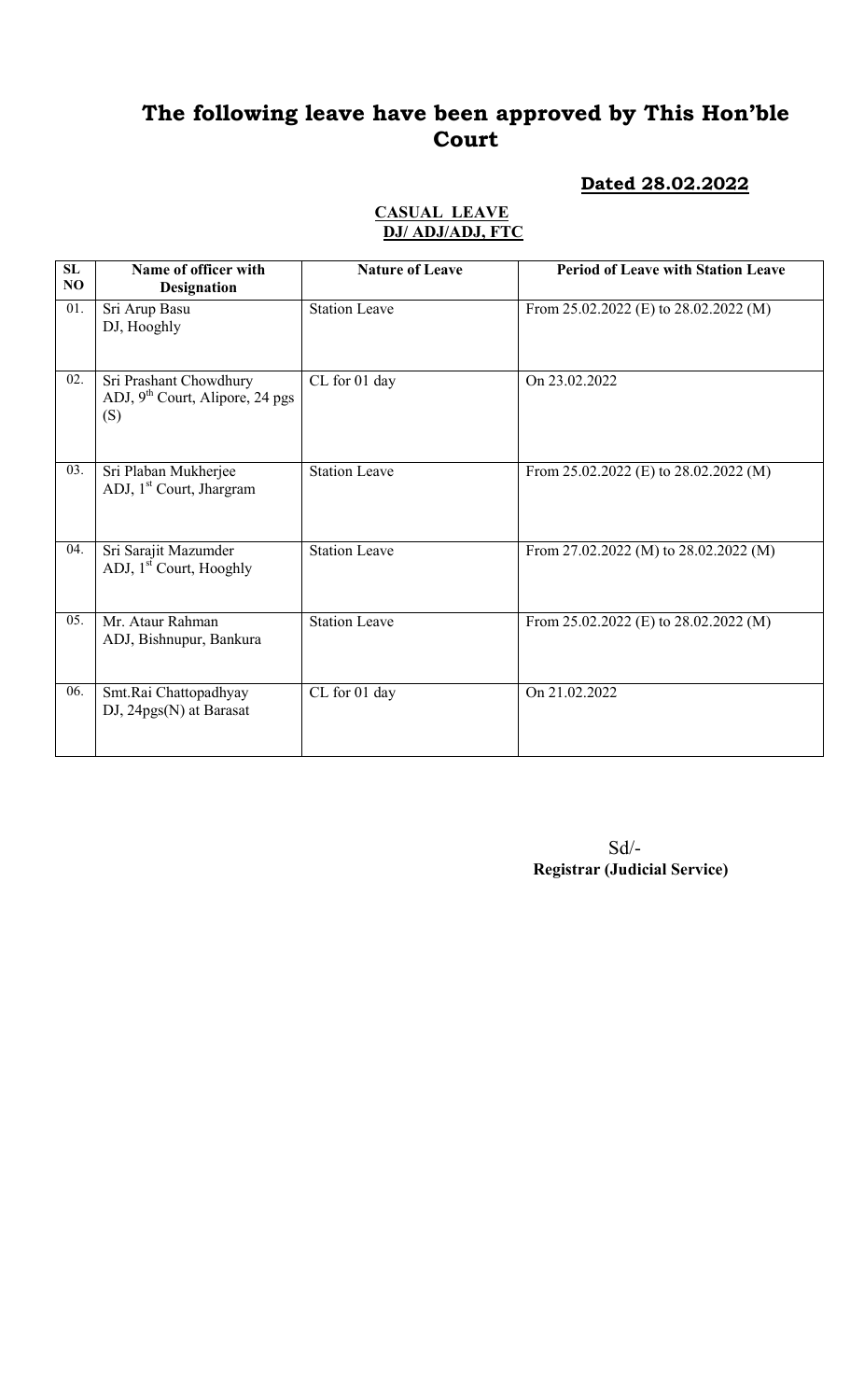### Dated 28.02.2022

#### CASUAL LEAVE DJ/ ADJ/ADJ, FTC

| SL<br>NO | Name of officer with<br><b>Designation</b>                                                    | <b>Nature of Leave</b>     | <b>Period of Leave with Station Leave</b>                          |
|----------|-----------------------------------------------------------------------------------------------|----------------------------|--------------------------------------------------------------------|
| 01.      | Smt. Arti Sharma Roy, ADJ,<br>Bench-I, City Sessions<br>Court, Calcutta                       | CL for 01 day with SL      | On 28.02.2022<br>SL: $25.02.2022$ (E) to $02.03.2022$ (M)          |
| 02.      | Sri Debdeep Manna<br>ADJ, FTC-II, Berhampore,<br>Murshidabad                                  | $CL$ for $02$ days with SL | On 10.03.2022 & 11.03.2022<br>SL: 09.03.2022 (E) to 14.03.2022 (M) |
| 03.      | Sri Partha Pratim<br>Chakravorty<br>ADJ, 3 <sup>rd</sup> Court, Alipore,<br>24pgs(S)          | CL for 01 day with SL      | On 28.02.2022<br>SL: 25.02.2022 (E) to 02.03.2022 (M)              |
| 04.      | Sri Rana Dam<br>ADJ, 4 <sup>th</sup> Court, Alipore,<br>24pgs(S)                              | CL for 02 days             | On 04.03.2022 & 05.03.2022                                         |
| 05.      | Sri Sandip Kumar Manna<br>ADJ, Baruipur, 24pgs(S)                                             | CL for 01 day              | On 28.02.2022                                                      |
| 06.      | Sri Santosh Kumar Pathak<br>ADJ, FTC-III, Berhampore,<br>Murshidabad                          | CL for 01 day with SL      | On 28.02.2022<br>SL: $27.02.2022$ (E) to $02.03.2022$ (M)          |
| 07.      | Sri Sarajit Mazumder<br>ADJ, 1 <sup>st</sup> Court, Hooghly,<br>Sadar                         | CL for 01 day with SL      | On 03.03.2022<br>SL: 02.03.2022 (E) to 04.03.2022 (M)              |
| 08.      | Sri Tikendra Narayan<br>Pradhan<br>ADJ, 16 <sup>th</sup> Court, Alipore,<br>South 24 Parganas | CL for 01 day              | On 08.03.2022                                                      |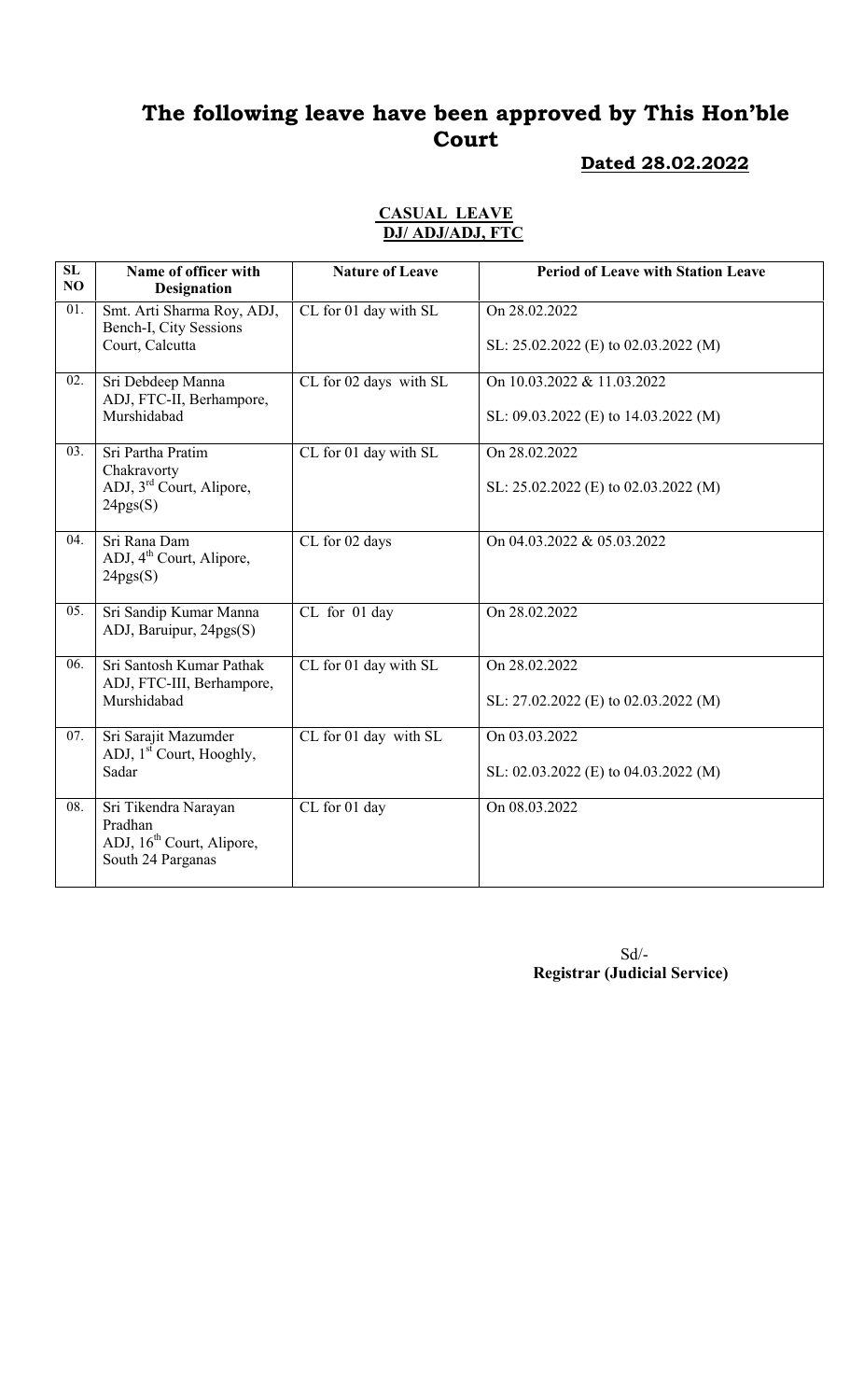### Dated: 23.02.2022

## DJ/ADJ

| <b>SL</b><br>NO | Name of officer with Designation                                                 | <b>Nature of Leave</b>   | <b>Period of Leave with Station Leave</b> |
|-----------------|----------------------------------------------------------------------------------|--------------------------|-------------------------------------------|
| 01.             | Smt. Sujata Kharga<br>ADJ, 2 <sup>nd</sup> Court, Balurghat, Dakshin<br>Dinajpur | Earned Leave for 09 days | From 11.02.2022 to 19.02.2022             |

# ADJ, FTC/CJ(SD)

| SL<br>N <sub>O</sub> | Name of officer with Designation                                                      | <b>Nature of Leave</b>          | <b>Period of Leave with Station Leave</b> |
|----------------------|---------------------------------------------------------------------------------------|---------------------------------|-------------------------------------------|
| 02.                  | Smt. Madhumita Roy III, ADJ, FTC-II,<br>Basirhat, 24 Pgs(N)                           | Commuted Leave for 10 days      | From 07.02.2022 to 16.02.2022             |
| 03.                  | Sri Animesh Ghosh<br>$CJ(SD)$ , 10 <sup>th</sup> Court, Alipore, South 24<br>Parganas | Earned Leave for 04 days        | From 16.2.2022 to 19.02.2022              |
| 04.                  | Smt. Nilanjana Ghosh<br>CJ(SD), Jangipur, Murshidabad                                 | Child Care Leave for 27 days    | From 24.01.2022 to 19.02.2022             |
| 05.                  | Sri Ananta Kumar Bardhan, ADJ,<br>FTC I, Bongaon, North 24<br>Parganas                | Quarantine Leave for 15<br>days | From 13.01.2022 to 27.01.2022             |

# $CJ(JD)$

| <b>SL</b><br>N <sub>O</sub> | Name of officer with Designation                                                       | <b>Nature of Leave</b>        | <b>Period of Leave with Station Leave</b> |  |  |
|-----------------------------|----------------------------------------------------------------------------------------|-------------------------------|-------------------------------------------|--|--|
| 06.                         | Smt. Sudipa Banerjee, CJ(JD), 2 <sup>nd</sup><br>Court, Diamond Harbour, 24 Pgs<br>(S) | Commuted Leave for 32<br>days | From 03.09.2021 to 04.10.2021             |  |  |
| 07.                         | Sri Debayan Ganguly<br>CJ(JD), 2 <sup>nd</sup> Court, Katwa, Purba<br><b>Bardhaman</b> | Commuted Leave for 07 days    | From 10.02.2022 to 16.02.2022             |  |  |

#### JM

| <b>SL</b><br>NO | Name of officer with Designation                                             | <b>Nature of Leave</b>   | <b>Period of Leave with Station Leave</b> |
|-----------------|------------------------------------------------------------------------------|--------------------------|-------------------------------------------|
| 08              | Smt. Namrata Singh<br>MM, 5 <sup>th</sup> Court, Calcutta                    | Earned Leave fo 06 days  | From 11.02.2022 to 16.02.2022             |
| 09.             | Mollah Mahatab Hossain<br>JM, 3 <sup>rd</sup> Court, Barrackpore, 24 Pgs (N) | Earned Leave for 02 days | From 10.02.2022 to 11.02.2022             |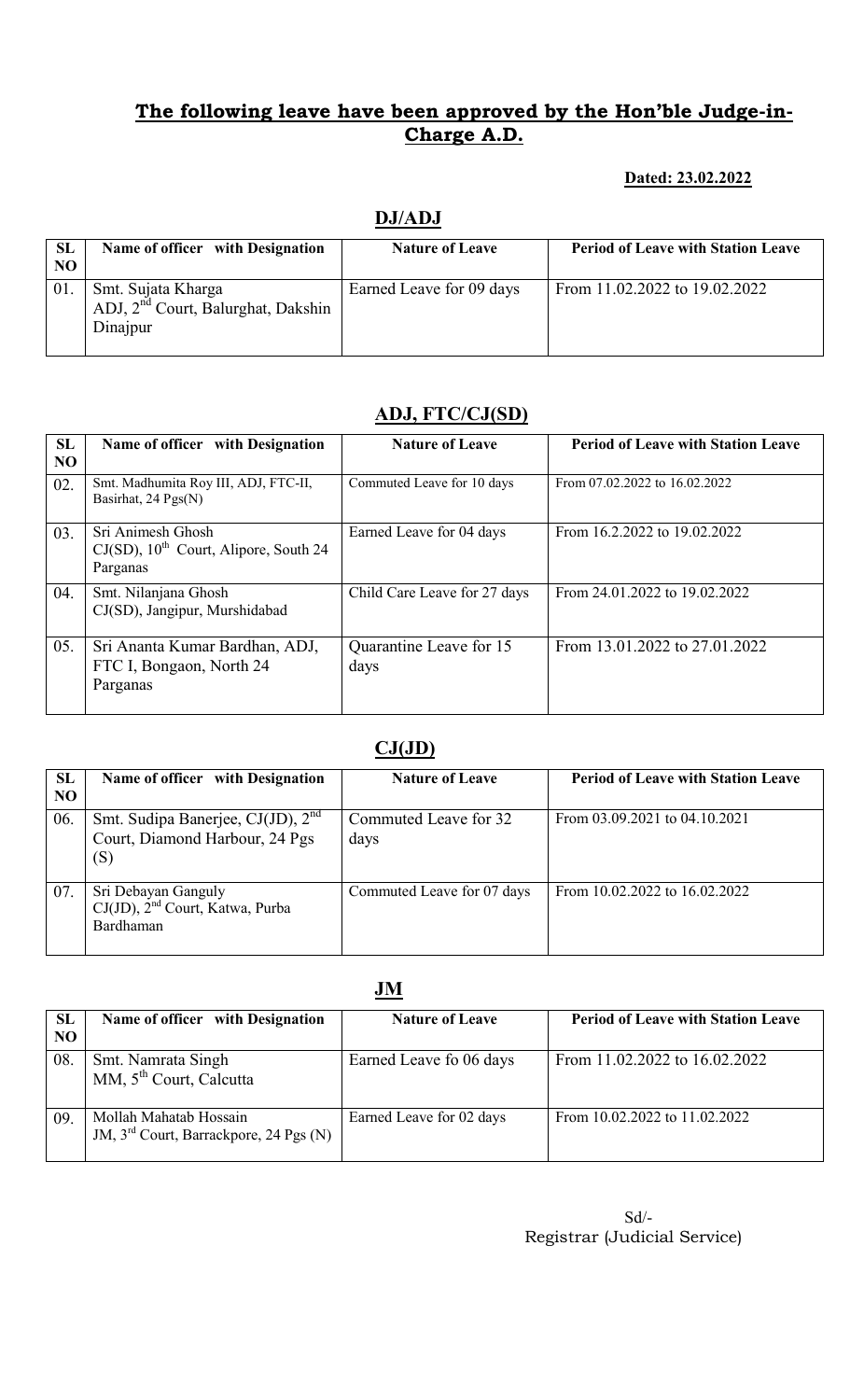#### Dated: 23.02.2022

| SL             | Name of officer with                                                                     | <b>Nature of Leave</b>   | <b>Period of Leave with Station Leave</b> |
|----------------|------------------------------------------------------------------------------------------|--------------------------|-------------------------------------------|
| N <sub>O</sub> | <b>Designation</b>                                                                       |                          |                                           |
| 01.            | Sri Akhilesh Kumar Pandey, ADJ,<br>1 <sup>st</sup> Court, Balurghat, Dakshin<br>Dinajpur | Earned Leave for 05 days | From 21.03.2022 to 25.03.2022             |

# **CJM**

| <b>SL</b><br>N <sub>O</sub> | Name of officer with<br><b>Designation</b> | <b>Nature of Leave</b>   | <b>Period of Leave with Station Leave</b> |
|-----------------------------|--------------------------------------------|--------------------------|-------------------------------------------|
| 02                          | Sri Anindya Ray<br>CJM, Darjeeling         | Earned Leave for 03 days | From 14.03.2022 to 16.03.2022             |

|                             |                                                                         | JM                       |                                           |
|-----------------------------|-------------------------------------------------------------------------|--------------------------|-------------------------------------------|
| <b>SL</b><br>N <sub>O</sub> | Name of officer with<br><b>Designation</b>                              | <b>Nature of Leave</b>   | <b>Period of Leave with Station Leave</b> |
| 03.                         | Smt. Sujata Mondal, JM, 7 <sup>th</sup><br>Court, Alipore, 24 Pgs $(S)$ | Earned Leave for 05 days | From $01.03.2022$ to $05.03.2022$         |

# $CJ(JD)$

| SL<br>NO | Name of officer with<br><b>Designation</b>                       | <b>Nature of Leave</b>   | <b>Period of Leave with Station Leave</b> |
|----------|------------------------------------------------------------------|--------------------------|-------------------------------------------|
| 04.      | Smt. Annu Gupta<br>$CJ(JD)$ , $2nd$ Court, Kandi,<br>Murshidabad | Earned Leave for 06 days | From 28.02.2022 to 05.03.2022             |
| 05.      | Md. Amiruddin Ali, CJ(JD), $2nd$<br>Court, Alipore, 24 Pgs (S)   | Earned Leave for 04 days | From 14.03.2022 to 17.03.2022             |
| 06.      | Smt. Nidhi Shree<br>CJ(JD), Addl. Court, Sadar,<br>Cooch Behar   | Earned Leave for 05 days | From 21.03.2022 to 25.03.2022             |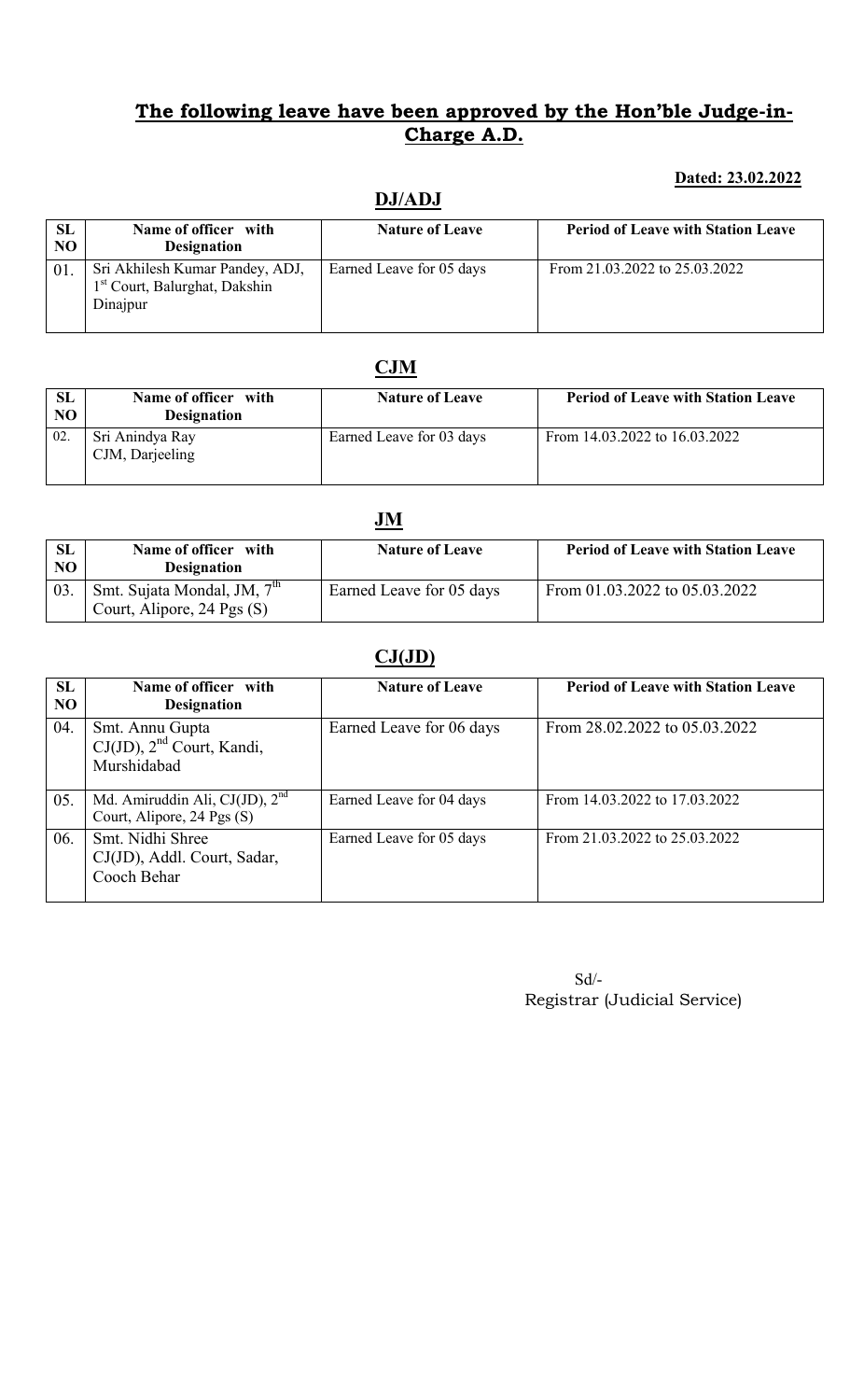#### Dated: 24.02.2022

| <b>SL</b> | Name of officer with                                             | <b>Nature of Leave</b>       | <b>Period of Leave with Station Leave</b> |
|-----------|------------------------------------------------------------------|------------------------------|-------------------------------------------|
| NO        | <b>Designation</b>                                               |                              |                                           |
| 01        | Smt. Rina Sawoo<br>ADJ, 3 <sup>rd</sup> Court, Paschim Medinipur | Quarantine Leave for 23 days | From 03.01.2022 to 25.01.2022             |

### DJ/ADJ

### $CJ(JD)$

| SL<br>N <sub>O</sub> | Name of officer with<br><b>Designation</b>                                     | <b>Nature of Leave</b>       | <b>Period of Leave with Station Leave</b> |
|----------------------|--------------------------------------------------------------------------------|------------------------------|-------------------------------------------|
| 02.                  | Sabilaa Rahman<br>$CJ(JD)$ , 1 <sup>st</sup> Court, Berhampore,<br>Murshidabad | Commuted Leave for 03 days   | From 14.02.2022 to 16.02.2022             |
| 03.                  | Smt. Anusha Lama<br>CJ(JD), Raghunathpur, Purulia                              | Quarantine Leave for 08 days | From 07.01.2022 to 14.01.2022             |
|                      |                                                                                | Commuted Leave for 14 days   | From 15.01.2022 to 28.01.2022             |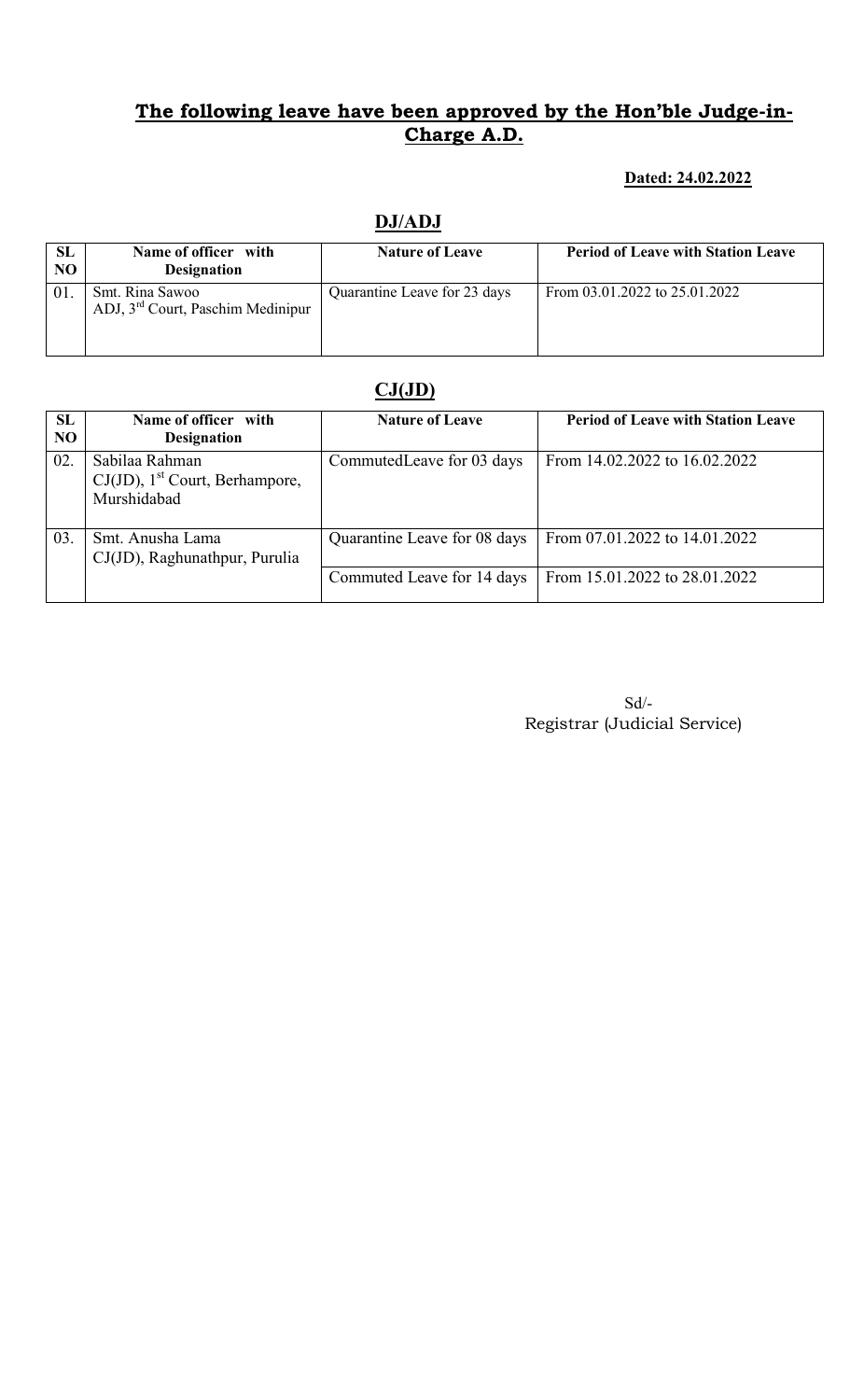### Dated: 24.02.2022

## DJ/ADJ

| <b>SL</b><br>N <sub>O</sub> | Name of officer with<br><b>Designation</b>                     | <b>Nature of Leave</b>   | <b>Period of Leave with Station Leave</b> |  |  |
|-----------------------------|----------------------------------------------------------------|--------------------------|-------------------------------------------|--|--|
| 01.                         | Sri Plaban Mukherjee, ADJ, 1 <sup>st</sup><br>Court, Jhargram, | Earned Leave for 04 days | From 14.03.2022 to 17.03.2022             |  |  |
|                             | ADJ, FTC/ CJ(SD)                                               |                          |                                           |  |  |

| SL  | Name of officer with                                                                 | <b>Nature of Leave</b>   | <b>Period of Leave with Station Leave</b> |
|-----|--------------------------------------------------------------------------------------|--------------------------|-------------------------------------------|
| NO  | <b>Designation</b>                                                                   |                          |                                           |
| 02. | Sri Ranabir Mohan Chatterjee<br>$CJ(SD)$ , $2nd$ Court, Rampurhat,<br><b>Birbhum</b> | Earned Leave for 05 days | From 21.03.2022 to 25.03.2022             |

# ACJM

| SL<br>N <sub>O</sub> | Name of officer with<br><b>Designation</b>                      | <b>Nature of Leave</b>   | <b>Period of Leave with Station Leave</b> |
|----------------------|-----------------------------------------------------------------|--------------------------|-------------------------------------------|
| 03.                  | Md. Ehteshamuddin<br>$ACJM-CUM-CJ(SD)$ ,<br>Kakdwip, 24 Pgs (S) | Earned Leave for 11 days | From 07.03.2022 to 17.03.2022             |
| 04.                  | Sri Nirnaya Tamang, ACJM,<br>$1st$ Court, Baruipur, 24 Pgs (S)  | Earned Leave for 05 days | From 21.03.2022 to 25.03.2022             |

#### JM

| SL<br>NO | Name of officer with<br><b>Designation</b>                                     | <b>Nature of Leave</b>       | <b>Period of Leave with Station Leave</b> |  |
|----------|--------------------------------------------------------------------------------|------------------------------|-------------------------------------------|--|
| 05.      | Smt. Shatarupa Ghosh<br>JM, 2 <sup>nd</sup> Court, Bolpur,<br><b>Birbhum</b>   | Child Care Leave for 16 days | From 04.03.2022 to 19.03.2022             |  |
| 06.      | Sri Uttam Das<br>JM, 2 <sup>nd</sup> Court, Diamond<br>Harbour, $24$ Pgs $(S)$ | Earned Leave for 06 days     | From 28.03.2022 to 02.04.2022             |  |
| 07.      | Smt. Atri Chandra JM, 2 <sup>nd</sup><br>Court, Alipuduar, Jalpaiguri          | Earned Leave for 05 days     | From 07.03.2022 to 11.03.2022             |  |

# $CJ(JD)$

| <b>SL</b> | Name of officer with                                                           | <b>Nature of Leave</b>   | <b>Period of Leave with Station Leave</b> |
|-----------|--------------------------------------------------------------------------------|--------------------------|-------------------------------------------|
| NO        | <b>Designation</b>                                                             |                          |                                           |
| 08        | Sabilaa Rahman<br>$CJ(JD)$ , 1 <sup>st</sup> Court, Berhampore,<br>Murshidabad | Earned Leave for 04 days | From 02.03.2022 to 05.03.2022             |
| 09.       | Smt. Afshan Nawaz Warsi<br>CJ(JD), Lalbagh, Murshidabad                        | Earned Leave for 06 days | From 28.02.2022 to 05.03.2022             |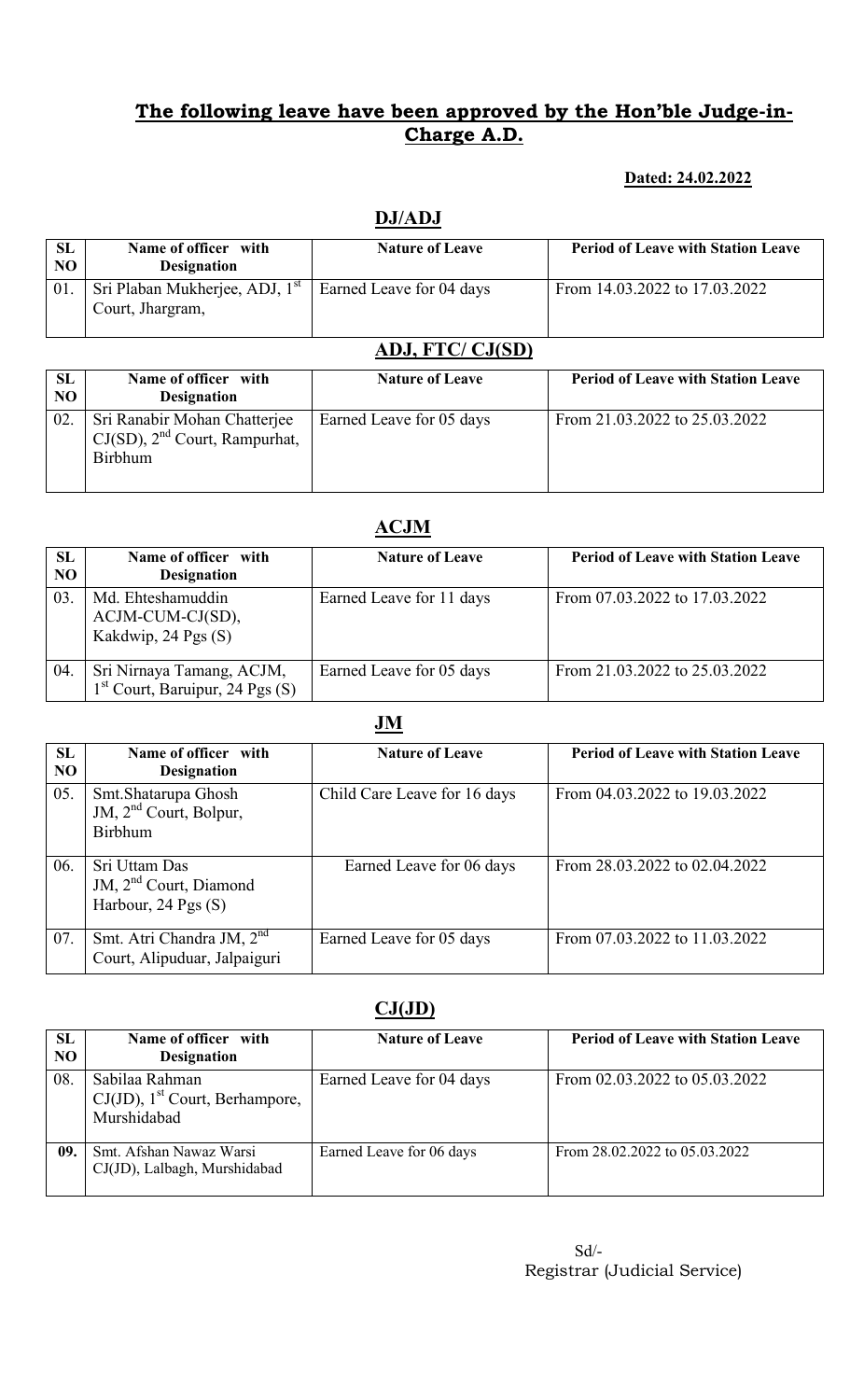#### Dated: 25.02.2022

## DJ/ADJ

| SL<br>NO. | Name of officer with<br><b>Designation</b>                               | <b>Nature of Leave</b>   | <b>Period of Leave with Station Leave</b> |
|-----------|--------------------------------------------------------------------------|--------------------------|-------------------------------------------|
| 01.       | Sri Bikash Banik<br>ADJ, 1 <sup>st</sup> Court, Jangipur,<br>Murshidabad | Earned Leave for 04 days | From 14.03.2022 to 17.03.2022             |
| 02.       | Sri Ramesh Kumar Pradhan<br>ADJ, 5th Court, Paschim<br>Medinipur         | Earned Leave for 05 days | From 21.03.2022 to 25.03.2022             |

### ADJ,FTC/CJ(SD)

| SL<br>NO | Name of officer with<br><b>Designation</b>             | <b>Nature of Leave</b> | <b>Period of Leave with Station Leave</b>                    |
|----------|--------------------------------------------------------|------------------------|--------------------------------------------------------------|
| 03       | Smt. Purba Kundu<br>CJ(SD), Haldia, Purba<br>Medinipur |                        | Child Care leave for 17 days   From 28.03.2022 to 13.04.2022 |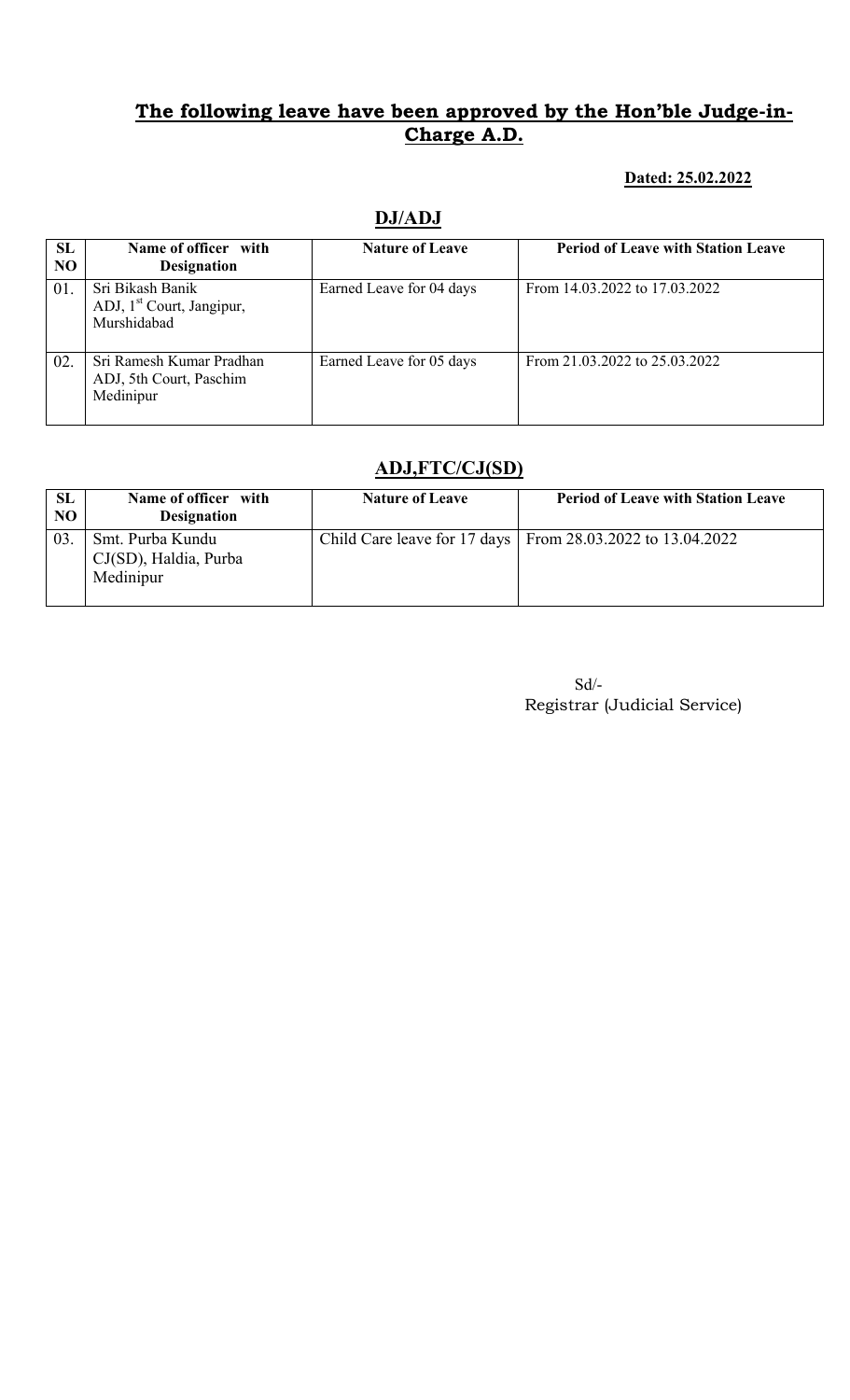#### Dated: 25.02.2022

|                             |                                                                    | JM                          |                                           |
|-----------------------------|--------------------------------------------------------------------|-----------------------------|-------------------------------------------|
| <b>SL</b><br>N <sub>O</sub> | Name of officer with<br><b>Designation</b>                         | <b>Nature of Leave</b>      | <b>Period of Leave with Station Leave</b> |
| 01.                         | Smt. Anasuya Dey, JM, 6 <sup>th</sup><br>Court, Paschim Medinipur, | Earned Leave for 05<br>days | From 14.02.2022 to 19.02.2022             |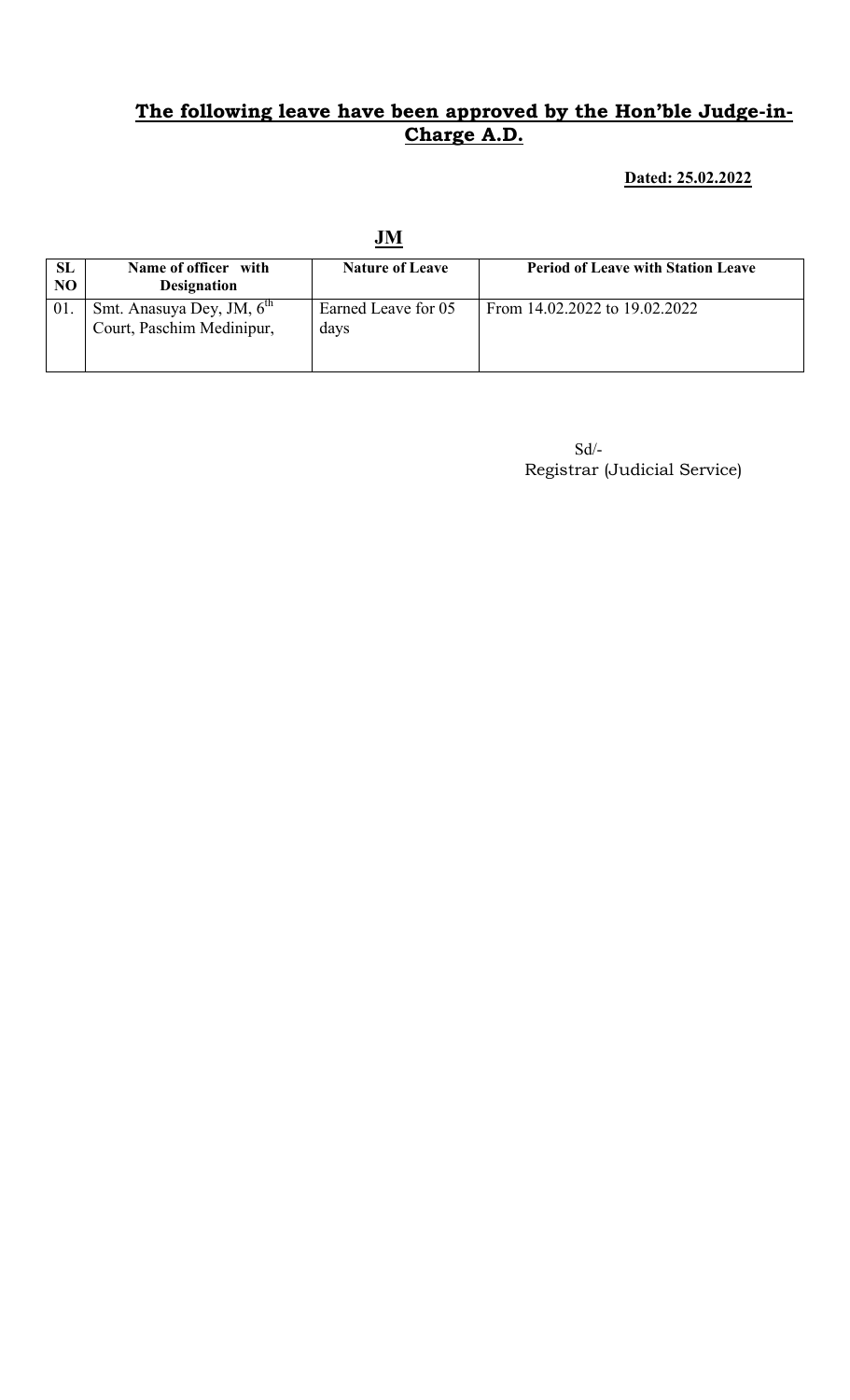#### Dated: 28.02.2022

## ADJ, FTC

| SL<br>N <sub>O</sub> | Name of officer with Designation                                     | <b>Nature of Leave</b>                      | <b>Period of Leave with Station Leave</b> |
|----------------------|----------------------------------------------------------------------|---------------------------------------------|-------------------------------------------|
| 01.                  | Smt. Anamitra Bhattacharya<br>CJ(SD), Jalpaiguri                     | Cancellation of Earned Leave<br>for 02 days | From 06.01.2022 and 07.01.2022            |
|                      |                                                                      | Quarantine Leave for 15<br>days             | From 06.01.2022 to 22.01.2022             |
| 02.                  | Sri Ansuman Chattopadhyay,<br>ADJ, FTC-I,<br>Tamluk, Purba Medinipur | Earned Leave for 06 days                    | From 18.02.2022 to 23.02.2022             |
| 03.                  | Smt. Anindita Ganguli,<br>ADJ, FTC-II,<br>Tamluk, Purba Medinipur    | Earned Leave for 06 days                    | From 18.02.2022 to 23.02.2022             |

**JM** 

| SI.<br>No. | Name of officer with Designation            | <b>Nature of Leave</b> | <b>Period of Leave with Station Leave</b>                   |
|------------|---------------------------------------------|------------------------|-------------------------------------------------------------|
| 04.        | Smt. Sreeparna Routh<br>JM, Khatra, Bankura |                        | Child Care Leave for 19 day   From 24.01.2022 to 11.02.2022 |

# $CJ(JD)$

| SL<br>NO | Name of officer with Designation                          | <b>Nature of Leave</b>               | <b>Period of Leave with Station Leave</b> |
|----------|-----------------------------------------------------------|--------------------------------------|-------------------------------------------|
| 05.      | Smt. Srishti Parasrampuria, CJ(JD),<br>Bishnupur, Bankura | $\Box$ Commuted Leave for 13<br>days | From 08.02.2022 to 20.02.2022             |

| $Sd/-$                       |
|------------------------------|
| Registrar (Judicial Service) |